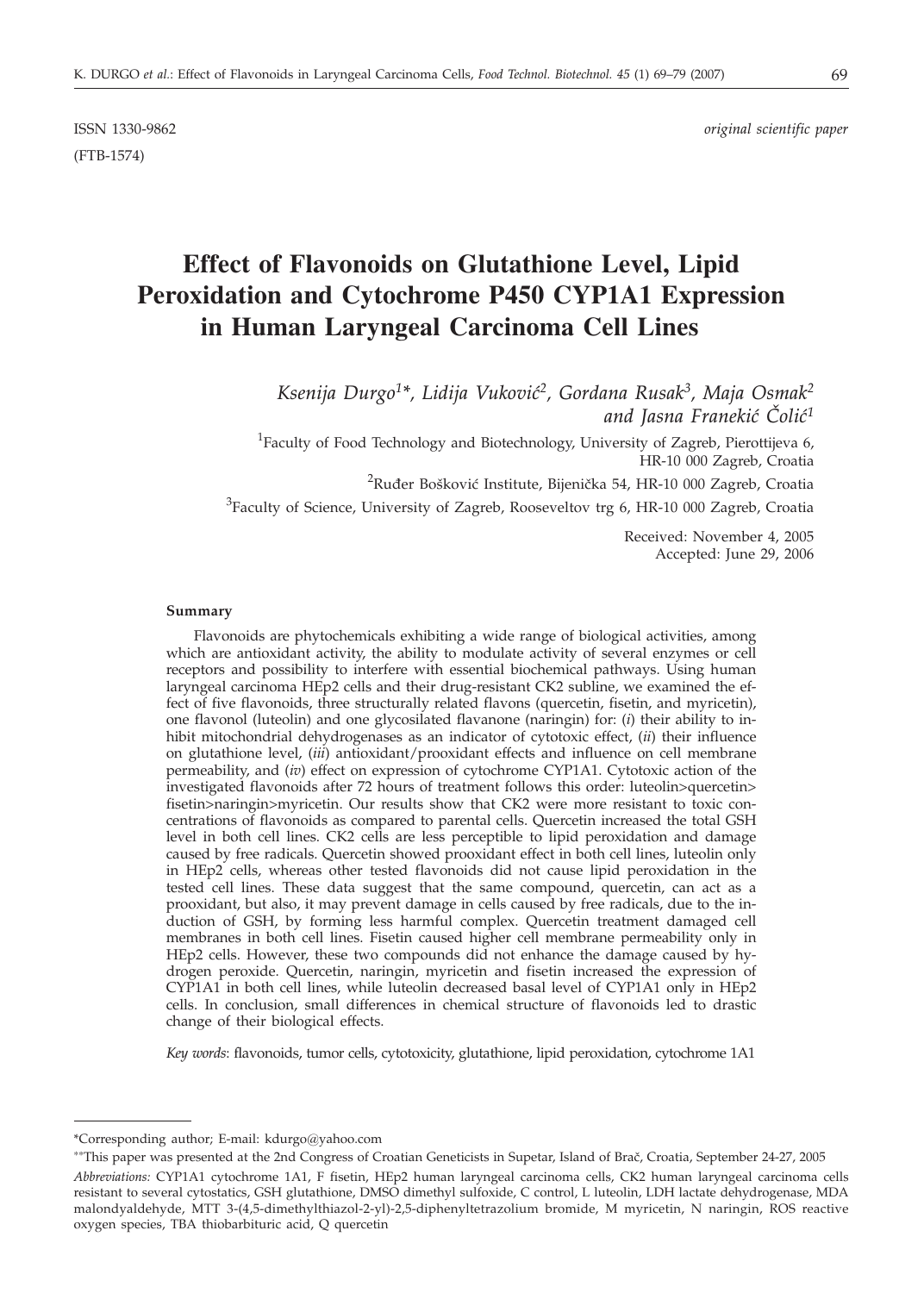# **Introduction**

Flavonoids are a group of low-molecular-mass polyphenolic substances, ubiquitous in all vascular plants (*1*). They occur naturally in a broad range of fruits, vegetables and beverages such as green tea or red wine. The daily consumption of flavonoids is difficult to estimate, because the uptake of these specific compounds may vary greatly depending on the food source. In plants, flavonoids are widely distributed in form of more polar glycosilated derivatives (mostly *O*-b-glycosides) (*1,2*) and therefore these substances are considered to be nonabsorbable (*3,4*). Nevertheless, microorganisms in the colon hydrolyze them into free flavonoids (aglycones), which are expected to be able to pass through the gut wall. Also, some glycosilated flavonoids are metabolized in liver (*3,5*).

Flavonoids from 4-oxo-flavonoid family have been reported to exert multiple biological effects, but biological outcome will depend on properties of each compound (*2*). Various experimental systems (*e.g.* membrane systems, cell cultures, animal models, and human clinical trials) are used to study the bioactivity of these plant- -derived compounds. All of these systems have their advantages and limitations. Cell cultures have a number of advantages over other experimental systems: ability to conduct mechanistic studies at molecular level, easy control of experimental environment and relatively low cost, and finally, avoidance of ethical issues related to animal or human studies. However, cell cultures cannot reflect precisely the conditions found in the body. In spite of that, they are valuable tools in biomedical science.

In this work, we used two cell lines originated from the same parental cell line: human laryngeal carcinoma HEp2 cells and their drug-resistant CK2 subline. However, CK2 cells acquired (during the development of resistance to cisplatin) many alterations that can influence their response to different cytotoxic agents. Both HEp2 and CK2 cells have inducible glutathione, glutathione- -*S*-transferases and cytochrome 1A1, but basal level of these enzymes is different. These properties make the selected pair of cell lines suitable for investigation of the effect of flavonoids on the expression of the mentioned proteins. We determined the ability of five flavonoids to: (*i*) inhibit mitochondrial dehydrogenases as an indicator of cytotoxic effect, (*ii*) determine the influence of flavonoids on cellular level of glutathione, (*iii*) examine their antioxidant/prooxidant effects (TBA-MDA formation) and influence on cell membrane permeability as an indicator of secondary damage of cell (lactate dehydrogenase permeability), and (*iv*) examine their influence on expression of CYP1A1.

Glutathione, a tripeptide present in the majority of cells, is responsible for hydrophilic xenobiotics conjugation. Sulphydryl group of glutathione is essential for its antioxidant activity against some forms of reactive oxygen species (ROS) in cells (*6*). There is evidence that some flavonoids can elevate intracellular basal level of GSH, allowing better tolerance of free radicals (*7*). It has been suggested that flavonoid activities depend heavily on their antioxidant and chelating properties (*1*). Therefore, numerous studies concerning biological effects of flavonoids on the *in vitro* and *in vivo* free radical-mediated processes have been carried out. Much effort has been focused on the identification of flavonoids that exert beneficial effects and mechanisms by which they inhibit cellular injury and degradation (*8,9*). Free radicals, whose origin may be molecular oxygen that has accepted an electron from variety of sources, or activated form of foreign compound that has entered into a cell, can attack unsaturated lipids in a cell, resulting in the chain reaction of the formation of free radicals. This reaction is terminated by the production of lipid breakdown products, lipid alcohols, aldehydes and malondialdehyde (MDA). Therefore, measurement of malondyaldehyde concentration is a common method for determination of primary toxic effect caused by free radicals in experiments *in vitro* (*9,10*). It has been shown that flavonoids can prevent autooxidation of linoleic acid *in vitro*, or peroxidation of phospholipid membranes, microsomal or mitochondrial peroxidation (*11–13*).

Some flavonoids can stimulate lipid peroxidation, probably depending on the number of hydroxyl substituents in the B-ring of flavonoids (hydroxyl groups are substrates for cytochrome P450) (*5*). Among the proteins that interact with flavonoids, cytochromes P450 (CYPs) play a prominent role (*5*). Flavonoid compounds influence these enzymes in several ways. They induce the expression of several CYPs and inhibit or stimulate their metabolic activity. Some CYPs participate in the metabolism. Flavonoids enhance activation of carcinogens and influence the metabolism of drugs *via* induction of specific CYPs. On the other hand, inhibition of CYPs involved in carcinogen activation and scavenging reactive species formed from carcinogens by CYP-mediated reactions can be a beneficial property of various flavonoids. Finally, cytochromes are producers of reactive oxygen species in the cells when pour coupling of the P450 catalytic cycle occurs (*5,9*).

# **Materials and Methods**

#### *Human cell lines*

Human laryngeal carcinoma HEp2 cells were grown as monolayer cultures in DMEM medium supplemented with 10 % of fetal bovine serum, 4500 mg/L glucose, pyridoxine and 1 % penicillin/streptomycin solution. Drug-resistant subline (CK2) was developed in Laboratory for genotoxic agents, at Rudjer Bošković Institute, by the treatments with stepwise increased concentration of cisplatin (*14*). CK2 cells became resistant to cisplatin and cross-resistant to several other anti-cancer drugs: vincristine, methotrexate, fluorouracil, mitomycin C and carboplatin (*15,16*). This cross-resistance was accompanied with sensitivity to amphotericin B (*17*), more hyperthermia-reduced intracellular cisplatin accumulation (*18*), increased levels of markers for invasion and metastasis, cathepsin D and urokinase plasminogen activator (*19*), and increased expression of integrins (*20*).

## *Chemicals*

3-(4,5-dimethylthiazol-2-yl)-2,5-diphenyltetrazolium bromide (MTT), malondyaldehyde (MDA), NADH, sodium pyruvate, thiobarbituric acid (TBA), Ellman reagent, NADPH, glutathione and glutathione reductase were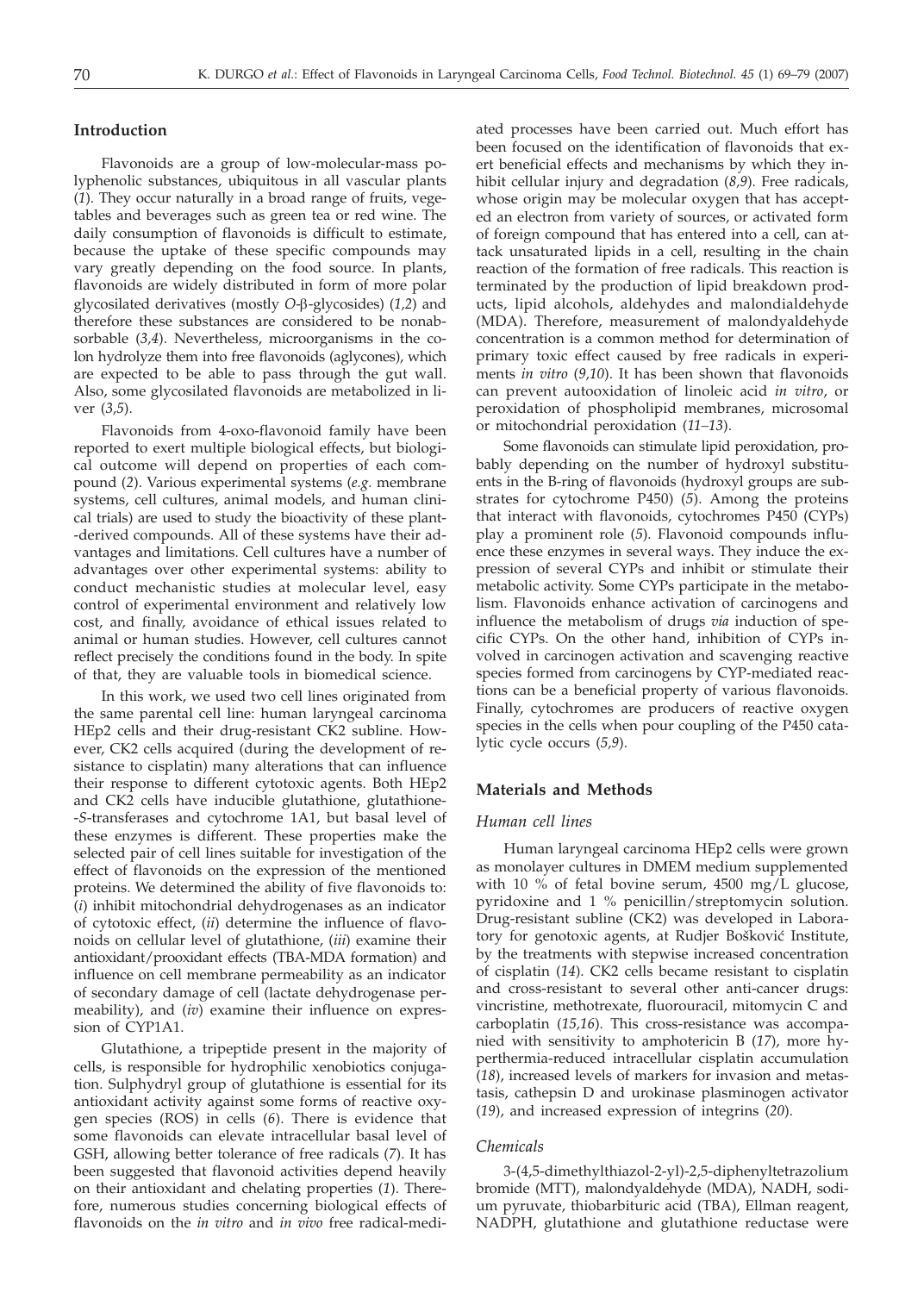purchased from Sigma Chemicals. Flavonoids (quercetin, fisetin, myricetin, luteolin and naringin) were also obtained from Sigma Chemicals. Primary monoclonal antibody CYP1A1 was purchased from Santa Cruz Biotechnology. Secondary antimouse antibody was purchased from Amersham Pharmacia, USA. The chemicals used in experiments were of analytical grade.

#### *Flavonoids*

Quercetin, myricetin and fisetin belong to a group of flavonols. The difference in their structure is very small (Fig. 1). Myricetin has three hydroxyl groups at positions 3', 4' and 5' at B ring and one hydroxyl group at position 5 at A ring, quercetin lacks one hydroxyl group at 5' position, and fisetin misses one hydroxyl group at 3' position on B ring and one hydroxyl group at position 5 at A ring. Luteolin belongs to a group of flavons, lacking hydroxyl group at 3 position at C ring. Naringin, belonging to a group of flavanons, is glycosilated form of naringenin, which lacks hydroxyl groups at positions 3' and 5' at B ring. The structure of the examined compounds is presented in Fig. 1.

Flavonoids were dissolved in dimethyl sulphoxide (DMSO), in stock concentrations of 500 mM. Just before use, stock solutions were dissolved in growth medium.



#### *Cytotoxicity assay*

HEp2 and CK2 were seeded in 24-well plates in concentration of  $5.4 \cdot 10^4$  cells, 1.8 mL/well. The next day, cells were treated with a range of concentrations (3.8–  $-500 \mu$ M; see Fig. 2) of each flavonoid. Following 72 hours (period sufficient for 3 cell divisions), growth medium was removed, and cells were treated with 10 % MTT solution (*21*). Viable cells have active mitochondrial dehydrogenase enzymes which metabolize a yellow-coloured tetrazolium salt (MTT) into a blue formazan. Therefore, the number of surviving cells is directly proportional to the level of the produced formazan. Formazan was dissolved with 2-propanol, containing 0.01 M HCl. Intensity of absorbance was measured at 540 nm in Cecil spectrophotometer (Cecil Instruments Ltd, Cambridge Technical Centre, UK). Each experiment was repeated three times.

#### *Measurement of total glutathione*

A volume of  $13.5$  mL of cell suspension  $(4.5 \cdot 10^5 \text{ cells})$ was seeded in 10-centimetre Petri dishes. After attachment, the cells were treated with highest nontoxic con-



naringin \*7-O-neohesperidosid

OH

 $\Omega$ 



myricetin



OH

fisetin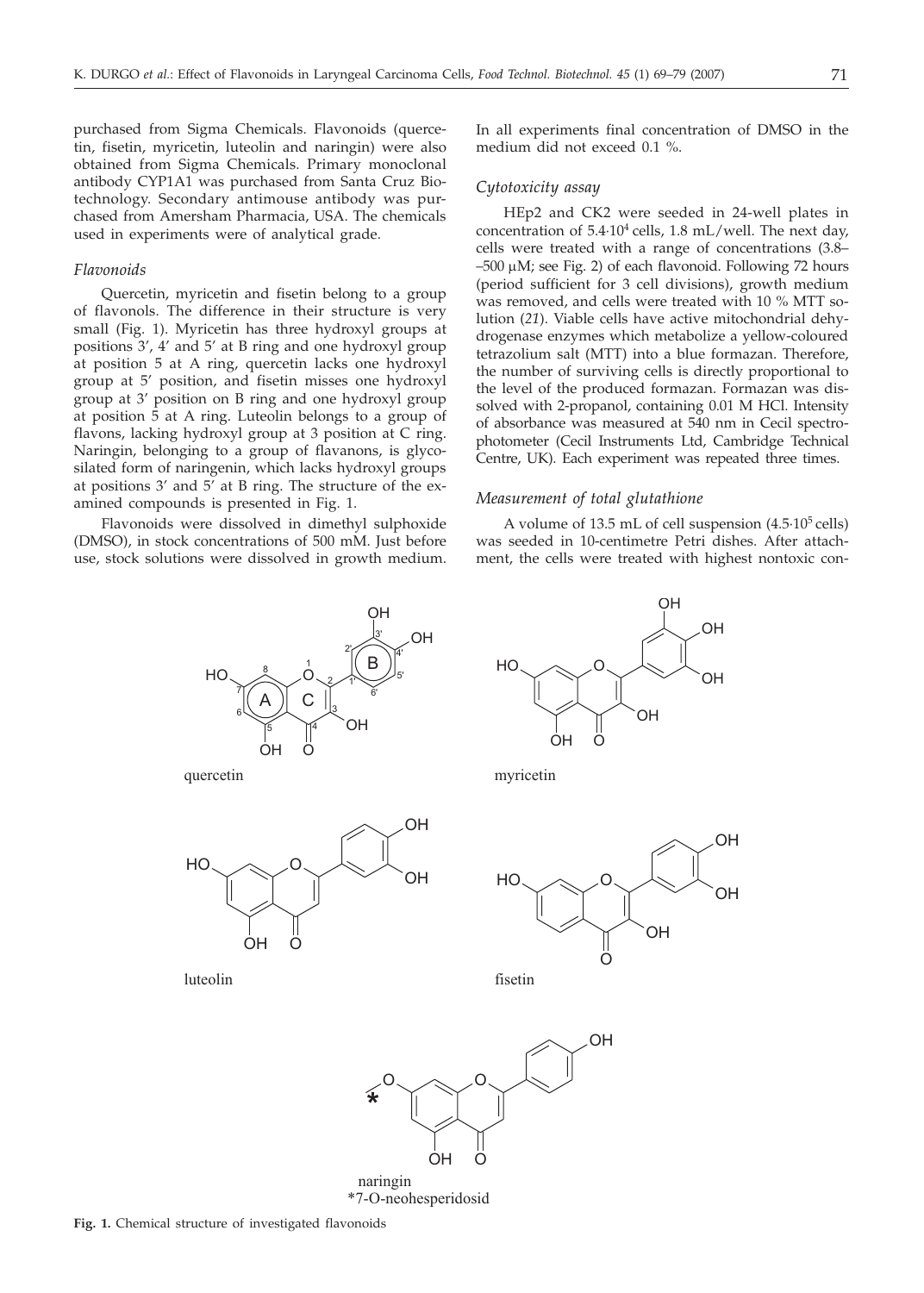centration of the examined flavonoids. After 72 hours of incubation, the cells were scraped, washed twice with cold PBS (containing  $Ca^{2+}$  and  $Mg^{2+}$  salts), lysed and centrifuged at 15 000 rpm. Supernatant was examined for the level of total glutathione by the Tietze's method (*22*). Briefly, cell supernatant (10 or 20 µL) was added into quivette containing  $0.7$  mL of  $100$  mM  $Na<sub>2</sub>HPO<sub>4</sub>/5$ M EDTA, 200 µL of Ellman reagent (3 mM) and 100 µL of NADPH (2 mM). Prior to measurement, 10 µL of glutathione reductase (activity 12 units/mL) was added into the mixture. The absorbance was determined at 412 nm every 15 seconds for 2 min. Concentration of total gluta-



**Fig. 2.** Survival curves obtained after the 72-hour treatment of HEp2 (triangle) and CK2 (circle) cells with five flavonoids. Percentages of survival are expressed in comparison with negative control. Pooled data from three experiments (the mean at the point  $\pm$  s.d.)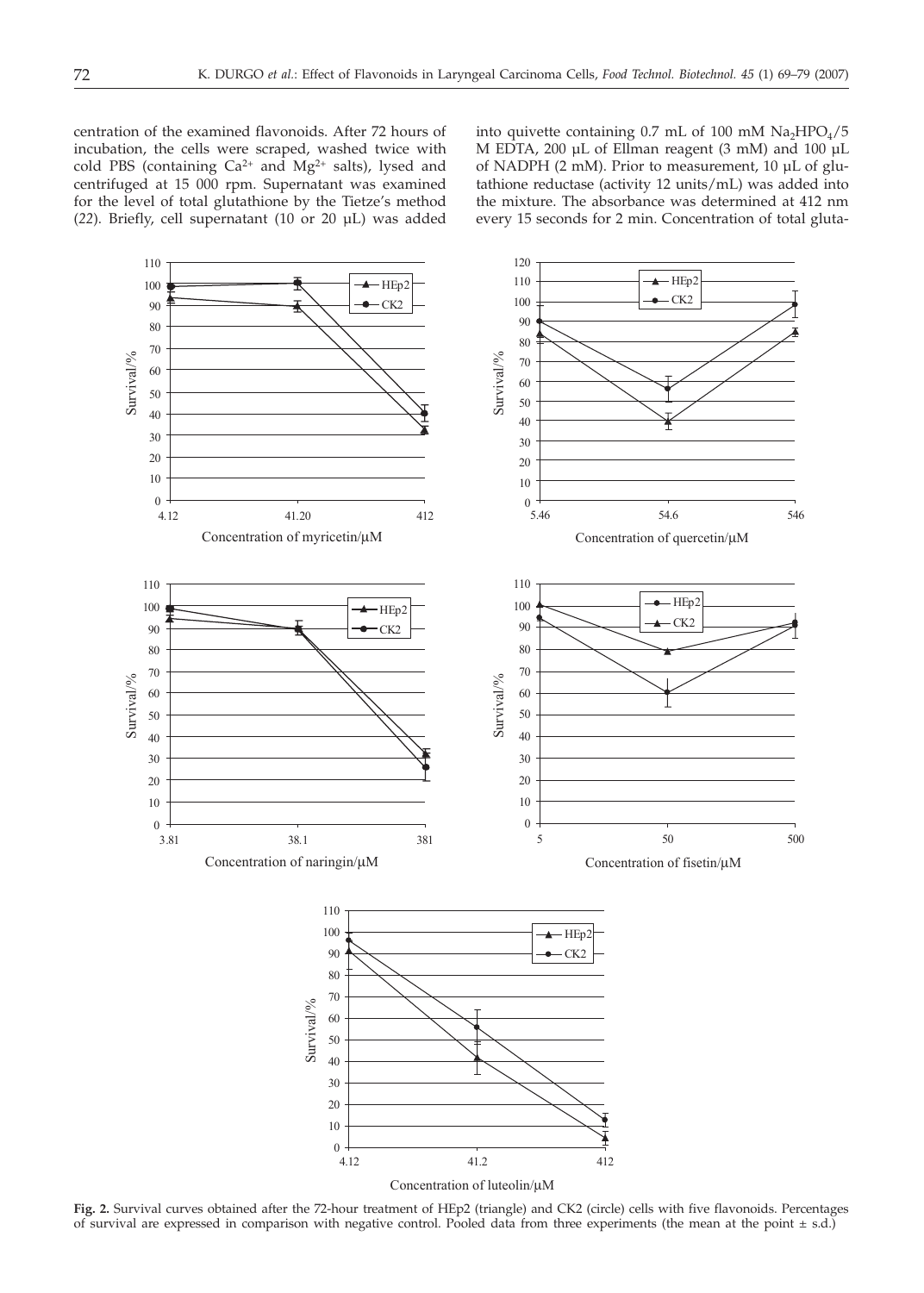thione was calculated from standard curve. Total amount of proteins in supernatants was determined using Bradford assay (*23*). Each experiment was carried out in triplicate.

# *Measurements of lipid peroxidation and lactate dehydrogenase*

A volume of  $13.5$  mL of cell suspension  $(4.5 \cdot 10^5 \text{ cells})$ was seeded in 10-centimetre Petri dishes. After attachment, the cells were incubated with highest nontoxic concentration of the examined flavonoids or the flavonoid and hydrogen peroxide for 72 hours. Then the cells were scraped, washed twice with PBS (containing  $Ca^{2+}$ and  $Mg^{2+}$  salts) and lysed in 520 µL of potassium chloride (1.15 %) for 30 min. The mixture was centrifuged at 5000 rpm. A volume of 500 µL of cell supernatants was incubated with 2 mL of TBA  $(100 g/L)$  for 15 min at 100 °C. The mixture was cooled with tap water, centrifuged at 1000 rpm/10 min; then 2.5 mL of supernatant were mixed with 1 mL of TBA (0.8 %) and incubated for 15 min at 100 °C. After cooling with tap water, the absorbance of the samples was examined at 532 nm and then at 600 nm (value of nonspecific absorbance). Concentration of MDA-TBA complex as an indicator of lipid peroxidation was calculated from standard curve (*24,25*). Concentration of cellular proteins was determined according to Bradford method (*23*). Each experiment was carried out in triplicate.

Changes in the membrane permeability can be detected *in vitro* as the leakage of enzymes such as lactate dehydrogenase. The measurements were done in the medium where cells were grown and treated with different flavonoids or with flavonoids and hydrogen peroxide mixture. One unit of LDH activity presents the quantity of an enzyme needed for the formation of 1 µmol of NAD+ in one minute (*26*). Growth medium was centrifuged for 5 min at 3000 rpm to remove detached cells. In 470  $\mu$ L of buffered water (5 mM) and 430  $\mu$ L of MOPS buffer (500 mM), 30 µL of NADH and 30 µL of sodium pyruvate were added. Prior to measurement, 40 µL of sample were added. Absorbance was measured at 340 nm for 2 min, every 15 seconds. Activity of lactate dehydrogenase was expressed as a rate of absorbance change in unit of time. Concentration of cellular proteins was determined according to Bradford method (*23*). Each experiment was carried out in triplicate.

#### *Western blot analysis*

A volume of  $13.5$  mL  $(4.5.10<sup>5</sup>$  cells) was seeded in 10-centimetre Petri dishes. After attachment, the cells were incubated with highest nontoxic concentration of the examined flavonoids for 72 hours. After that, the cells were scraped, washed twice with cold PBS (containing  $Ca^{2+}$  and Mg<sup>2+</sup> salts), lysed and centrifuged at 10 000 rpm/15 min at 4 °C. The supernatant was collected and placed on ice. Protein concentration was determined according to Lowry method (*27*). An amount of 25 µg of proteins was separated by SDS polyacrilamide electrophoresis  $(2 h/80 mA)$ . The proteins were transferred (1 h/400 mA) on nitro-cellulose membranes (Hybond C, Amersham Pharmacia, USA). Membranes were blocked in 5 % non-fat milk in TTBS (50 mM

Tris-HCl, 200 mM NaCl and 0.05 % Tween 20) and incubated with monoclonal primary mouse antibody raised against human CYP1A1 (dilution 1:1000; Santa Cruz). Detection of CYP1A1 was enabled by incubation of membranes with anti-mouse secondary antibody (Amersham Pharmacia, USA). CYP1A1 was determined by enhanced chemiluminescence (ECL) reagent (Amersham Pharmacia, USA). Relative intensities of the bands were estimated from densitometric analysis of the blot with an Image Master VDS software (Amersham Pharmacia Biotech). Each experiment was repeated three times.

## *Statistical analsyes*

Statistical analyses were performed with SPSS version 8.0 (SPSS Inc., Chicago, IL, USA). Each experiment is the result of three independently performed experiments. The one-way analysis of variance (ANOVA) was employed to determine whether the means of different groups were significantly different. The Dunnett post- -hoc test was used to determine the significance. A probability level of p<0.05 was considered significant. All data are expressed as a mean ± standard error (SE).

# **Results and Discussion**

# *Cytotoxicity*

Cytotoxic effects of five investigated flavonoids were examined on human parental laryngeal carcinoma cell HEp2 line and their cross-resistant cell CK2 subline, which, due to alterations induced during the resistance development, acquired new properties, as shown previously (*14–20*). The results were compared and presented in Fig. 2.

Slight differences in chemical structure of flavonoids caused different toxicological effects. Myricetin was the least toxic compound. In concentrations higher than 41.2 uM, myricetin induced rapid decrease in cell survival. Therefore, for further studies, concentration of 41.2  $\mu$ M of myricetin was chosen as the highest nontoxic concentration. Naringin, the only glycosilated flavonoid and the most hydrophilic compound of the five examined, was more toxic than myricetin. Survival curves of cells treated with quercetin and fisetin exhibited saddle-like forms because these flavonoids interfered with MTT dye at higher concentrations, causing false results at concentrations higher than 50  $\mu$ M.

Cytotoxic action of the investigated flavonoids after 72 hours of treatment follows this order: luteolin>quercetin>fisetin>naringin>myricetin. The highest nontoxic concentrations of flavonoids were established as follows: luteolin (4.12  $\mu$ M), quercetin (5.46  $\mu$ M), fisetin (5  $\mu$ M), naringin (38.1  $\mu$ M) and myricetin (41.2  $\mu$ M). These concentrations were used in further experiments. Solvent DMSO in the highest applied concentration did not cause any biological effects in control experiments. Generally, CK2 cells were more resistant to toxic effects of the examined flavonoids than parental cells.

It is known that small changes in chemical structure of flavonoids cause significant changes in their biological activities. Therefore, it is not surprising that naringin, the only glycosilated flavonoid among the tested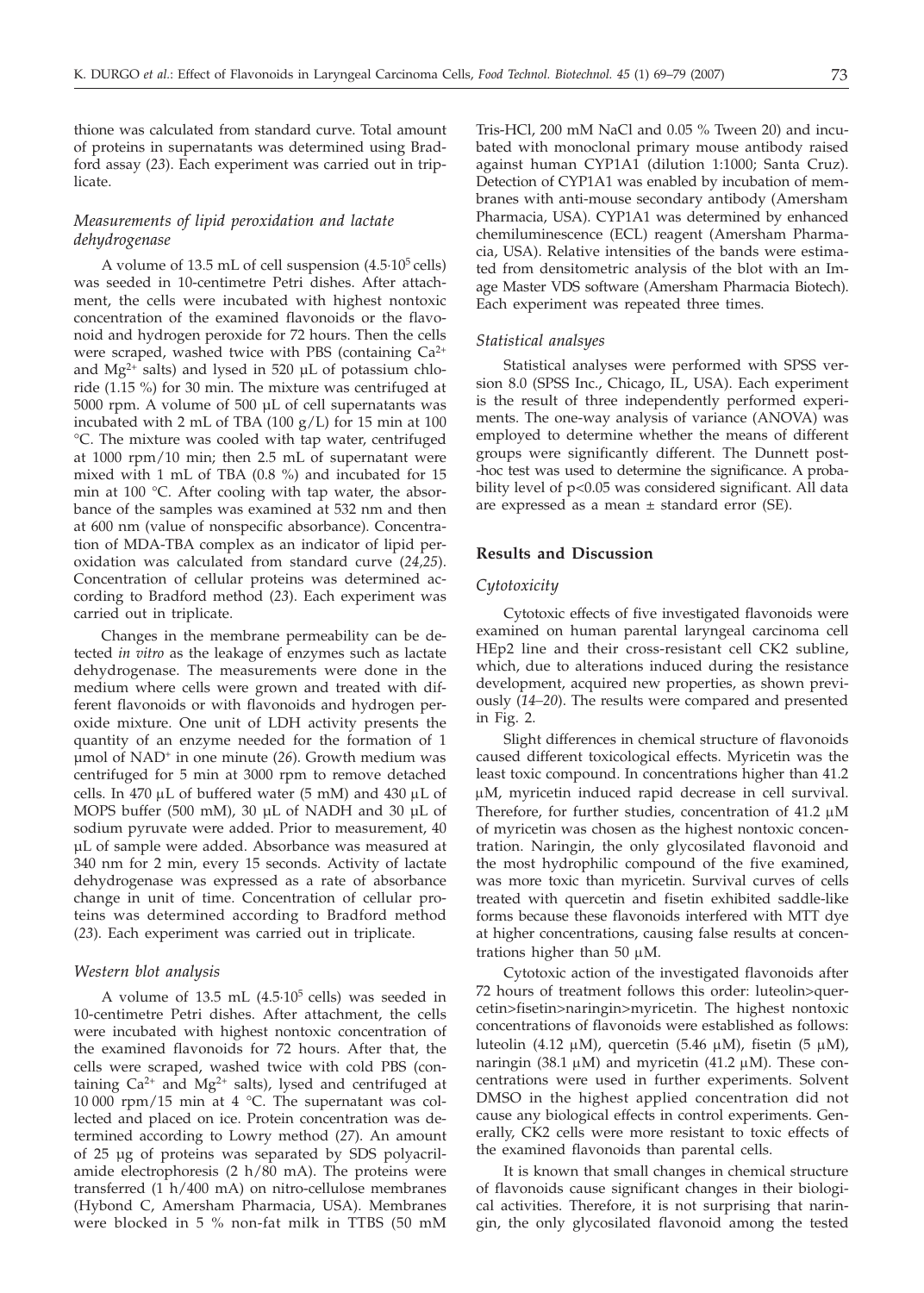substances, has shown lower toxic effect on both cell lines compared to other flavonoids. This could be due to hydrophilic nature of this compound and its different bioavailability in cells.

Similar to our results, Rusak *et al.* (*28,29*) also found that quercetin is the most cytotoxic compound among the tested flavonoids after 72 hours of incubation. They also pointed out that C2–C3 double bond is an important structural requirement for the cytotoxic effects of flavonoids. All flavonoids used in our study possess C2–C3 double bond and they showed cytotoxic effects. Our data are in accordance with the data of Hodek *et al.* (*5*), who showed that 7-hydroxyl group of the ring A is an importaint factor for cytotoxic effect of flavonoids. Rusak *et al.* (*28,29*) pointed out that higher number of hydroxyl groups at ring B enhanced cytotoxic effects of flavonoids. We showed that myricetin, the flavonoid with 3 hydroxyl groups at ring B, was the least toxic compound of the tested flavonoids, suggesting that cytotoxic effects of flavonoids are cell specific. The mechanism of cytotoxic activity of quercetin and luteolin was proposed by Hirano *et al.* (*30*). They supposed that quercetin and luteolin inhibit human promyelocytic leukemia cell growth possibly *via* the cessation of DNA, RNA and protein synthesis of leukemic cells. Scambia *et al.* (*31*) estimated quercetin as a powerful antiproliferative agent against some human cancer cell lines, such as primary colorectal, ovarian, lymphoblastoid and breast cancer cells.

### *Glutathione levels*

Probably the most important protective mechanism for free radical scavenging and inhibition of electrophilic xenobiotics attack on cellular macromolecules involves tripeptide glutathione (*6*). Due to nucleophilic thiol group, it can detoxify substances in one of three ways: (*i*) conjugation catalyzed by glutathione-*S*-transferases (GST); (*ii*) chemical reaction with a reactive metabolite to form a conjugate; and (*iii*) donation of proton or hydrogen atom to reactive metabolites or free radicals. Reactive intermediates can react with GSH either by a direct chemical reaction or by a GST-mediated reaction preventing possible cell death. In this work we have investigated the influence of flavonoids on intracellular glutathione level. These results are presented in Fig. 3.

CK2 cells have higher basal level of total GSH than parental HEp2 cells; 7.8 µM/mg of protein for HEp2 cells,  $9.5 \mu M/mg$  of protein for CK2 cells, and, for comparison,  $8.125 \mu M/mg$  of protein for normal human lung fibroblasts. However, according to our previous results, GSH was not involved in the resistance of CK2 cells to cisplatin (*32*). In HEp2 cell line, myricetin and quercetin elevated the level of total GSH, but this increase was significant only for quercetin. In CK2 cell line, with increased basal level of GSH, fisetin, luteolin and quercetin elevated GSH level, but again, only for quercetin this increase was statistically significant. This implicates that cells treated with quercetin can tolerate exposure to higher concentrations of different electrophilic xenobiotics, as well as compounds that cause oxidative damage and oxidative stress.

Similarly, protective *in vivo* effect of quercetin was published by Devi Priya and Shyamala Devi (*33*). They investigated the influence of quercetin on rat kidneys where rats were simultaneously treated with cisplatin and quercetin. Quercetin administration *per se* prevented lipid peroxidation and cell membrane damage. This suggests that quercetin has the same effect on GSH induction in both *in vivo* and *in vitro* systems as well as that this effect is not cell specific. Beneficial effects of quercetin were also observed by Pattipati *et al.* (*34*). They in-



**Fig. 3.** Concentration of total glutathione in HEp2 (white columns) and CK2 (gray columns) cell lines after 72 hours of treatment with the highest nontoxic concentrations of flavonoids indicated as data labels. Pooled data from three experiments (the mean at the point ± s.d.). Statistically significant difference compared to control: \* in HEp2 and \*\* in CK2 cell line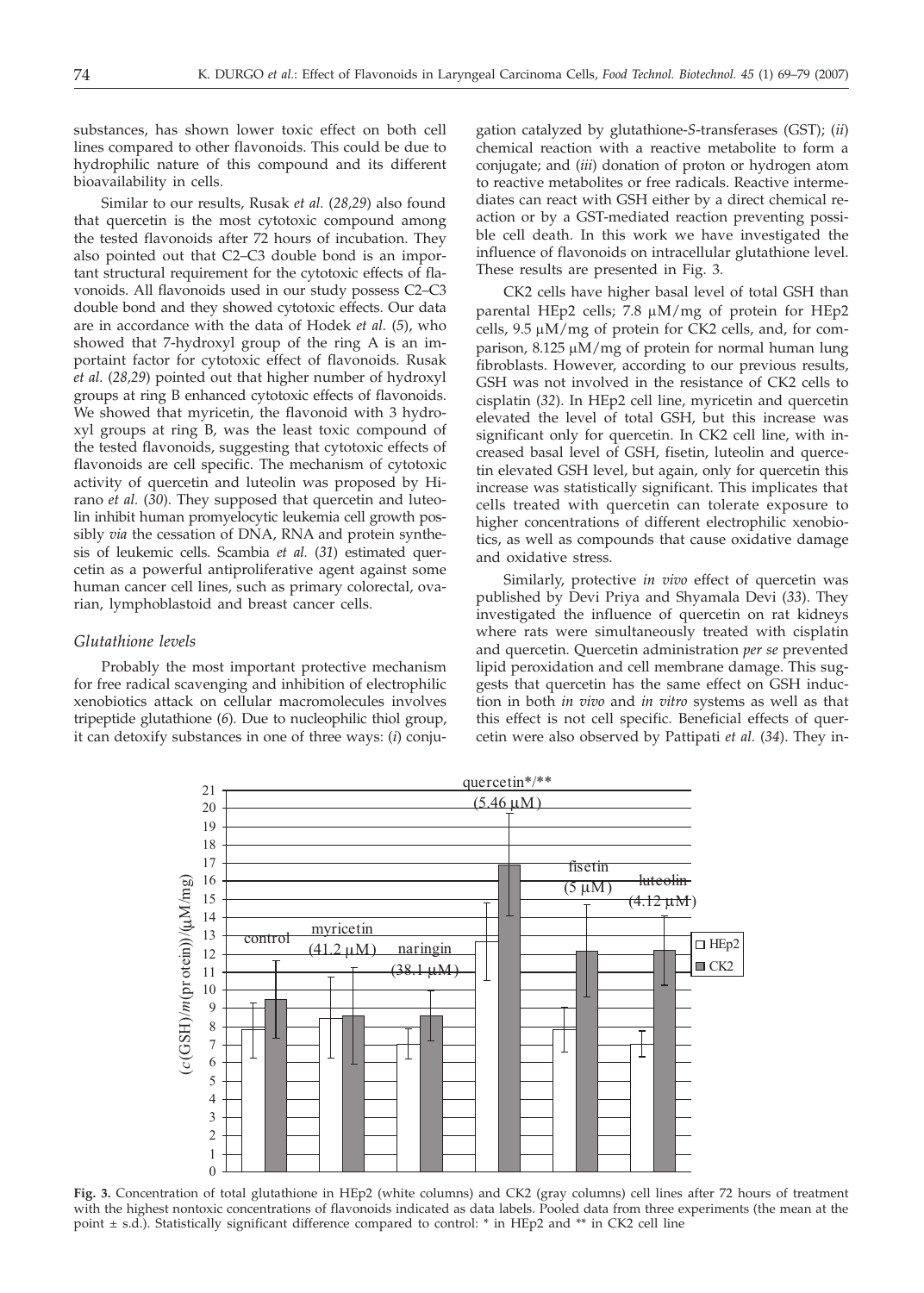vestigated the prevention of occurrence of dyskinesia, a serious neurological syndrome associated with long-term administration of neuroleptics to experimental animals. Repeated treatment with neuroleptics decreased the level of GSH, but treatment with quercetin significantly reduced neuroleptically induced changes in the brain of rats. Further, administration of quercetin restored intracellular GSH levels, the decrease of which was caused by chronic neuroleptic treatment.

#### *Lipid peroxidation*

Free radicals, whose origin may be molecular oxygen which has accepted an electron from a variety of sources or activated form of foreign compound that has entered into a cell, can attack unsaturated lipids in the cell, resulting in chain reaction of free radical formation. This reaction is terminated by the production of lipid breakdown products; lipid alcohols, aldehydes and malondialdehyde. Therefore, measurement of MDA concentration is a commonly used method to assess lipid peroxidation in cultures *in vitro*.

It is believed that flavonoids provide only beneficial effects on human health, which is associated with an improved antioxidant response *in vivo*. This presumption is based on their low absorption, extensive metabolism and their ability to bind to proteins. But, numerous literature data show that some flavonoids could behave as both antioxidants and prooxidants, depending on the concentration and free radical source (*8,35*).

In this work, we have examined the influence of five flavonoids on the formation of MDA after prolonged exposure of HEp2 and CK2 cells to nontoxic concentrations of flavonoids, as well as to the mixture of flavonoids and hydrogen peroxide. Because of low concentration of free radicals induced by highest nontoxic concentrations of flavonoids (see section *Cytotoxicity*) and hydrogen peroxide (8  $\mu$ M), incubation time was prolonged to three days in order to be able to determine some biological effects.

Basal level of MDA-TBA complex in HEp2 cells was 10.64  $\mu$ M/mg of protein, in CK2 cells 5.12  $\mu$ M/mg of protein. For comparison, in normal lung fibroblasts basal level of MDA-TBA was  $12.7 \mu M/mg$  of protein. As shown in Fig. 4, fisetin (5  $\mu$ M), quercetin (5.46  $\mu$ M) and luteolin (4.12  $\mu$ M) induced lipid peroxidation in HEp2 cell line. Naringin (38.1  $\mu$ M) reduced basal level of peroxidation but also inhibited lipid peroxidation that was induced with  $8 \mu M H_2O_2$ . Luteolin and fisetin enhanced primary toxic effect of hydrogen peroxide. These two compounds behave as prooxidants showing synergistic effect with free radicals of different origin.

Contrary to our results, Shimoi *et al.* (*36*) showed that luteolin *in vivo* protected serum lipids against oxidation induced with 2,2-azobis(2-aminopropane)-dihydrochloride (AAPH). This discrepancy could be explained by the hypothesis that luteolin *in vivo* has passed through metabolic changes (glucuronidation, sulphatation, methylation) prior to entering into a blood system. We supposed that in *in vitro* system luteolin is not transformed to a more electrophilic form by enzymes involved in phase I of detoxification (this phase could be responsible for free radical formation). Kumar *et al.* (*37*) showed that



**Fig. 4.** Concentration of TBA-MDA complex in HEp2 cells after the treatment for 72 hours with the highest nontoxic concentrations of flavonoids (white columns) and flavonoids and hydrogen peroxide (gray columns). The highest nontoxic concentrations of flavonoids are presented in brackets. M=myricetin, F=fisetin, Q=quercetin, N=naringin; L=luteolin. \*Statistically significant difference compared to nontreated control (C)

naringin protects hemoglobin from nitrite-induced oxidation to methemoglobin *in vitro.* The protection was not observed when naringin was added after autocatalytic stage of the oxidation of hemoglobin by nitrite. The ability of naringin to scavenge oxygen free radicals may be responsible for this phenomenon, because superoxide, hydroxyl and other free radicals are implicated in promoting the autocatalytic stage of oxidation of hemoglobin by nitrite.

Fig. 5 presents levels of lipid peroxidation in CK2 cells following the treatment with flavonoids. It should be pointed out that basal level of MDA in CK2 cells is



**Fig. 5.** Concentration of TBA-MDA complex in CK2 cells after the treatment for 72 hours with the highest nontoxic concentrations of flavonoids (white columns), and flavonoids and hydrogen peroxide (gray columns). M=myricetin, F=fisetin, Q=quercetin, N=naringin; L=luteolin. \*Statistically significant difference compared to nontreated control (C)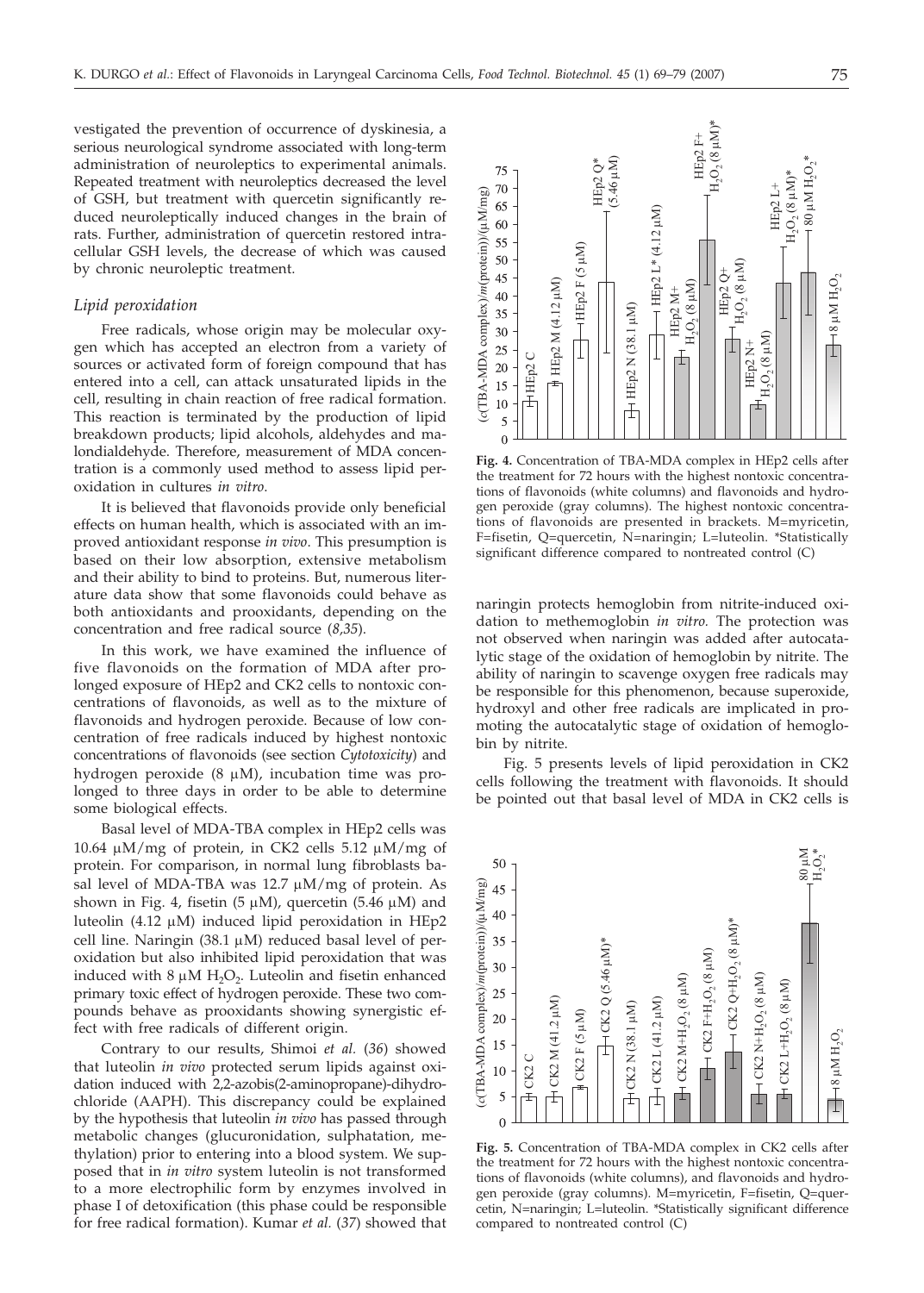significantly lower  $(5.12 \mu M/mg$  protein) than in parental cells (10.64  $\mu$ M/mg of protein in HEp2 and 12.7  $\mu$ M/ mg of protein in normal lung fibroblasts). Furthermore, it is obvious that drug-resistant CK2 cells are less susceptible to lipid peroxidation than HEp2 cells. CK2 cells are also less sensitive to lipid peroxidation and damage caused by free radicals. Quercetin caused significant increase in MDA concentration, but not synergistic effect with 8  $\mu$ M H<sub>2</sub>O<sub>2</sub>. Fisetin showed slight (but not statistically significant) prooxidant nature when it was added to cells treated with 8  $\mu$ M H<sub>2</sub>O<sub>2</sub>.

Quercetin caused significant MDA-TBA complex formation in hydrogen peroxide-treated cells as well as in quercetin-treated cells in both cell lines, indicating its prooxidative activity. Young *et al.* (*38*) investigated the influence of quercetin present in juice on healthy volunteers. They analyzed the presence of MDA in blood samples and urine. Quercetin was excreted in urine (0.29–0.47 %), and its plasma concentration was very low. Total plasma MDA level decreased with time, indicating that reduction of lipid oxidation had occurred. 2-adipic semialdehyde, a biomarker of protein oxidation, appeared, indicating a prooxidant effect of the juice. This suggests that even within the plasma, there are several subcompartments which may respond differently to a dietary challenge. These results also contradict a general pro- or antioxidant state in blood, but also a differential protection or damage to specific structures, depending on their interaction with the dietary components that reach them. The differences between our results and those obtained by Young *et al.* (*38*) in *in vivo* system could be explained by the synergistic effects of different components present in juice. Therefore, these effects cannot be attributed solely to quercetin.

#### *Lactate dehydrogenase activity*

Changes in the membrane permeability can be detected *in vitro* as leakage of enzymes such as lactate dehydrogenase. In the present study we have examined cell membrane permeability following the treatment of cells with the highest nontoxic concentrations of flavonoids and hydrogen peroxide. One unit of LDH activity presents the quantity of an enzyme needed for the formation of 1 µmol of NAD+ in one minute (*25*).

Basal LDH activity in HEp2 cells was 0.25 nmol/ (min·mg protein), in CK2 it was 0.27 nmol/(min·mg protein). In normal lung fibroblasts, Hef cells, basal activity of LDH was 0.1 nmol/(min·mg protein). Nontoxic concentrations of fisetin and quercetin increased cell membrane permeability. LDH activity was not increased when the cells were simultaneously treated with fisetin and quercetin in the presence of 8  $\mu$ M H<sub>2</sub>O<sub>2</sub>, suggesting that these two compounds did not enhance the toxic effect of hydrogen peroxide (Fig. 6).

CK2 cells were more sensitive to the toxic concentration of hydrogen peroxide  $(80 \mu M)$ , possibly due to higher permeability of cell membrane. In CK2 cells, only quercetin caused significant leakage of LDH. There was no difference between cells treated with quercetin and those treated with quercetin and  $H_2O_2$  mixture, suggesting that quercetin did not participate in LDH leakage from the cells treated with hydrogen peroxide (Fig. 7).



**Fig. 6.** Lactate dehydrogenase activity measured in growth medium as a measure of cell membrane permeability in HEp2 cells after 72 hours of treatment with the highest nontoxic concentrations of flavonoids (white columns) and flavonoids and hydrogen peroxide (gray columns). Pooled data from three experiments (the mean at the point  $\pm$  s.d.). \*Statistically significant difference compared to control



**Fig. 7.** Lactate dehydrogenase activity measured in growth medium as a measure of cell membrane permeability in CK2 cells after 72 hours of treatment with the highest nontoxic concentrations of flavonoids (white columns) and flavonoids and hydrogen peroxide (gray columns). Pooled data from three experiments (the mean at the point  $\pm$  s.d.). \*Statistically significant difference compared to control

#### *Expression of cytochrome CYP1A1*

Cytochrome P450 are heme containing mixed-function oxidases that play a key role in the metabolism of hydrophobic endogenic substances (sterols, prostaglandins, and fatty acids) and ingested foreign compounds such as drugs, pesticides and pollutants (*5*). These proteins are involved in interactions with flavonoid compounds in three ways: flavonoids can induce biosynthe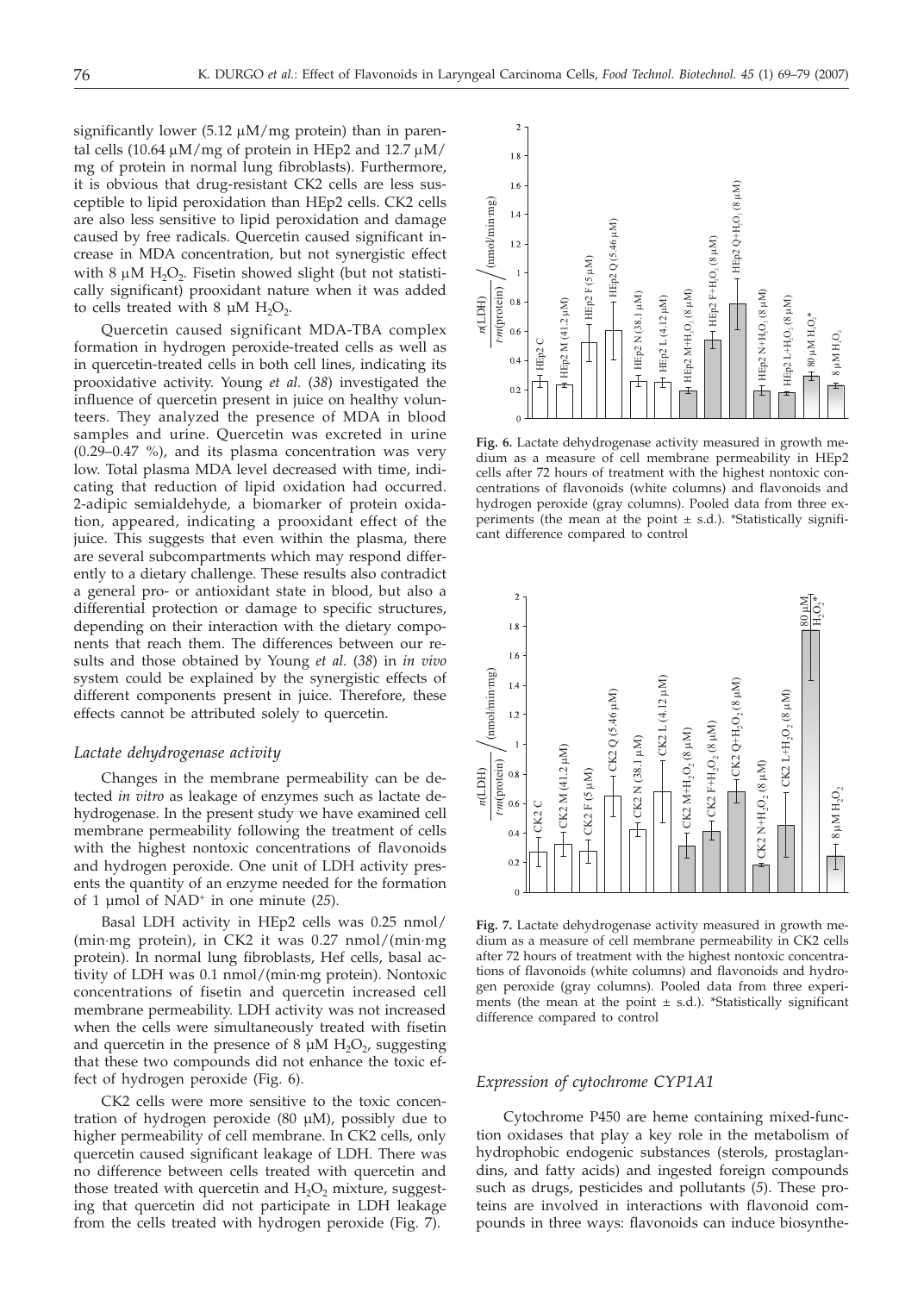sis of certain CYPs, they can modulate enzymatic activity of CYPs and, finally, flavonoids can be metabolized by several CYPs.

In the present study, we examined the ability of flavonoids to induce biosynthesis of cytochrome P450, CYP1A1. Induction of CYP1A1 is regulated by binding of a certain compound to aryl hydrocarbon receptor (AhR), a ligand-activated transcription factor (*5*). Binding affinities of these xenobiotics to AhR appear to be dependent on structural constrains; planar aromatic compounds with bulky substituent groups are preferred (*5*). Depending on flavonoid concentrations, flavonoids exhibit different biological activities. At lower concentrations, flavonoids act as AhR antagonists, binding to the receptor without activation of a transcription factor, while at higher concentrations the same flavonoids can act as AhR agonists and modulate gene expression of CYPs induced by benz(a)pyrene, for example (*5*).

In this study, we determined the effects of nontoxic concentrations of investigated flavonoids on CYP1A1 expression. Basal expression of CYP1A1 in HEp2 cells was higher than in CK2 cell line (Fig. 8). Human lung fibroblasts have low basal expression of CYP1A1. As shown in Fig. 8, quercetin did not induce CYP1A1 in HEp2 cell line. Naringin, fisetin and myricetin slightly increased expression of CYP1A1 compared to control (from 22 to 27 %). Luteolin reduced basal CYP1A1 expression for 40 %. In CK2 cell line, quercetin, naringin, myricetin, fisetin and luteolin induced expression of CYP1A1 from 43 to 60 %, as compared to basal level of CYP1A1 in CK2 cell line (Fig. 8). Inhibition of CYP1A1 protein expression in HEp2 cells treated with luteolin could play an important role in cancer chemoprotection. In cells with high basal CYP1A1 expression, luteolin is probably metabolized through this system and is transformed to reactive intermediate which binds as an antagonist to AhR, inhibiting consequently polycyclic aromatic hydrocarbon adduct formation (*5,36*). Our results indicate that the same flavonoid could induce, but also suppress CYP1A1 expression in different cell lines, suggesting cell type-specific effect of flavonoids on expression of CYP1A1.

Connection between the chemical structure of the investigated flavonoids and their influence on CYP1A1 expression is difficult to establish. All examined flavonoids have 7-hydroxyl group at the ring A and 4-keto group at the ring C. They differ in number of hydroxyl groups at 3', 4' and 5' positions at the ring B, absence of hydroxyl group at 5 position at A ring (fisetin) or absence of hydroxyl group at 3 position of C ring (luteolin). Flavonoids with more hydroxyl groups attached at B ring have stronger influence on CYP1A1 expression. Naringin, a flavonoid with one hydroxyl group at ring B, showed the weakest effect on CYP1A1 expression. Quercetin and luteolin, flavonoids with two hydroxyl groups at ring B, showed more potent effects on CYP1A1 expression, which depended on cellular surrounding.

Care should be taken if flavonoids are added in diet as food supplements when they are consumed with other medicaments, because their presence and chronic intake can drastically change metabolism of other drugs and their plasma level. Intensive degradation of drugs or their retention in cells due to altered expression of cytochrome P450 could lead to serious consequences and unwanted effects. It would be interesting to investigate synergistic and/or antagonistic effects of various flavonoids using the same experimental approach established in this work.

## **Conclusions**

Small differences in chemical structure of flavonoids led to drastic change of their biological effects, and were cell specific. CK2 cell resistant to anti-cancer drugs survived the treatment with flavonoids better than parental laryngeal carcinoma HEp2 cells. CK2 cells were less perceptible to lipid peroxidation and damage caused by free radicals, as compared to HEp2 cells. Fisetin and quercetin showed prooxidant effect in both cell lines. Quercetin increased glutathione level in both cell lines, pointing out that the same compound can act as prooxidant, but also prevent severe damage of the cell by induction of GSH, which reacts with a free radical and forms harmless complex. Fisetin and quercetin damaged cell membrane, but did not enhance the damage caused by hydrogen peroxide. Quercetin, naringin, myricetin, fisetin and luteolin induced CYP1A1 protein expression in CK2 cell line, while luteolin decreased basal level of CYP1A1 in HEp2 cell line. Although the *in vitro* system provides sufficient conditions for determination of molecular mechanisms of biological effects of flavonoids, this system cannot precisely reflect conditions in the system *in vivo*. Extensive studies on structure-function relationship of flavonoids in different test systems could provide rational approach to drug and chemopreventive agent design.



**Fig. 8.** Western blot analysis of cytochrome CYP1A1 expression in HEp2 and CK2 cells following 72 hours of treatment with the highest nontoxic concentrations of flavonoids in HEp2 and CK2 cell line. β-actin was used as equal loading control. Values in brackets are results of densitometry measurements. C=control, Q=quercetin, N=naringin, F=fisetin, M=myricetin, L=luteolin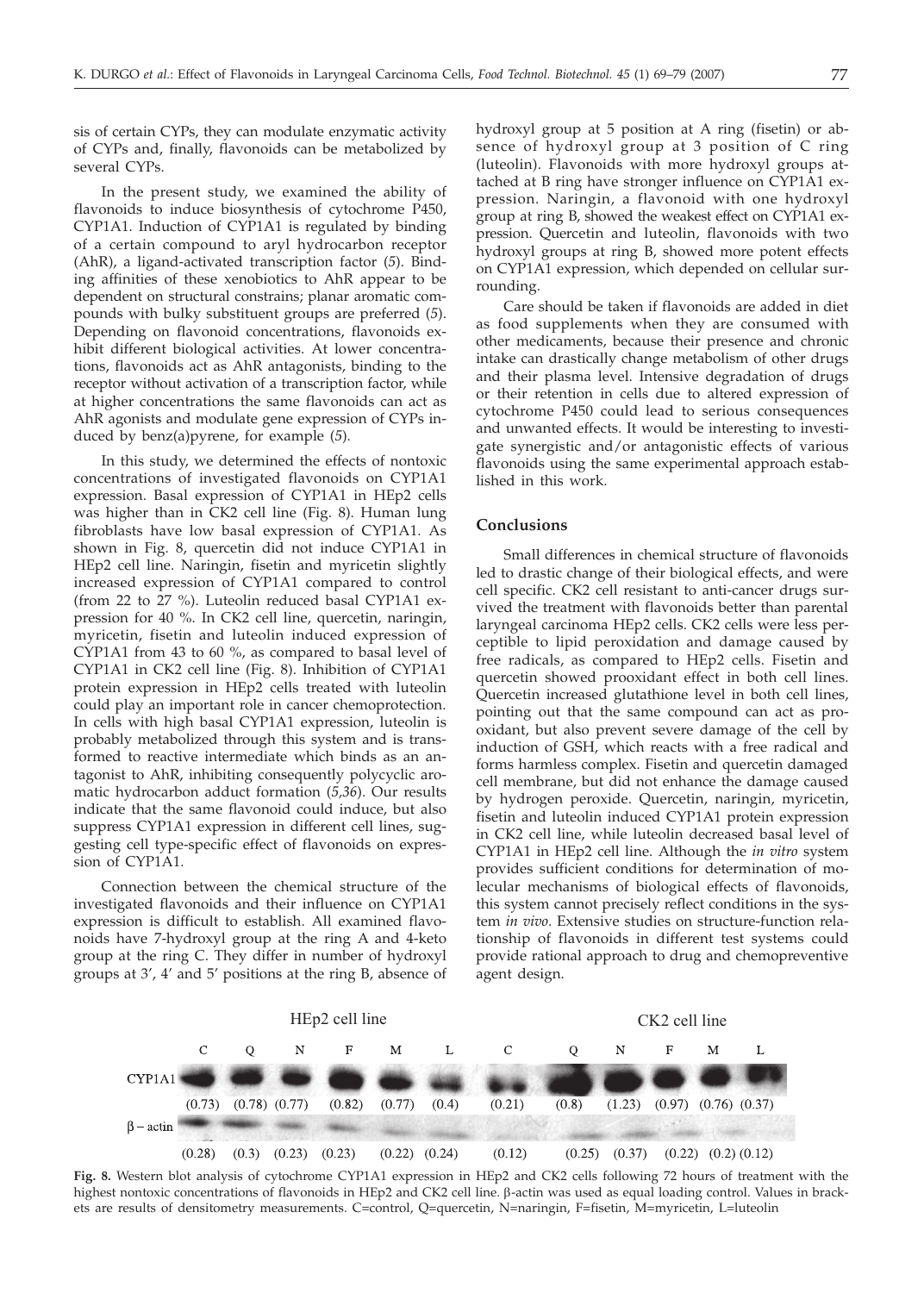#### *Acknowledgements*

Ministry of Science, Education and Sports of the Republic of Croatia (project No 058013 and No 0098076) is gratefully acknowledged for financial support.

#### **References**

- *1.* L.G. Korkina, I.B. Afanas'ev, Antioxidant and chelating properties of flavonoids, *Adv. Pharmacol. 38* (1997) 151–163.
- *2.* S.A. Aherne, N.M. O'Brien, Dietary flavonols: Chemistry, food content and metabolism, *Nutrition, 18* (2002) 75–81.
- *3.* A.J. Day, M.R.A. Morgan, M.J.C. Rhodes, G. Williamson: The First Step in the Metabolism of Flavonoid Glycosides. In: *Dietary Anticarcinogens and Antimutagens: Chemical and Biological Aspects*, I.T. Johnson, G.R. Fenwick (Eds.), Royal Chemistry Society, Cambridge, UK (2000) p. 55.
- *4.* J.B. Harborne: Nature, Distribution, and Function of Plant Flavonoids. In: *Plant Flavonoids in Biology and Medicine: Biochemical, Pharmacological and Structure-Activity Relationships*, V. Cody, E. Middleton, J.B. Harborne (Eds.), Alan R. Liss, New York, USA (1986) p. 15.
- *5.* P. Hodek, P. Trefil, M. Stiborova, Flavonoids Potent and versatile biologically active compounds interacting with cytochromes P450, *Chem. Biol. Interact. 139* (2002) 1–21.
- *6.* N.H.P. Cnubben, I.M.C.M. Rietjens, H. Wortelboer, J. van Zanden, P.J. van Bladeren, The interplay of glutathione-related processes in antioxidant defense, *Environ. Toxicol. Pharmacol. 10* (2001) 141–152.
- *7.* L. Cipak, E. Berceliova, H. Paulikova, Effects of flavonoids on glutathione and glutathione-related enzymes in cysplatin-treated L1210 leukemia cells, *Neoplasma, 50* (2003) 443– 446.
- *8.* A.W. Boots, J.M. Balik, A. Bast, G.R.M.M. Haenen, The reversibility of the glutathionyl-quercetin adduct spreads oxydised quercetin-induced toxicity, *Biochem. Biophys. Res. Commun. 338* (2005) 923–929.
- *9.* N.M. O'Brien, J.A. Woods, S.A. Aherne, Y.C. O'Callaghan, Cytotoxicity, genotoxicity and oxidative reactions in cell culture models: Modulatory effects of phytochemicals, *Biochem. Soc. Trans. 28* (2000) 22–26.
- *10.* J. Timbrell: Primary Events: Lipid Peroxidation. In: *Principles of Biochemical Toxicology*, J. Timbrell (Ed.), Taylor and Francis, London, UK (2000) pp. 204–213.
- *11.* J. Torel, J. Cillard, Antioxidant activity of flavonoids and reactivity with peroxy radical, *Phytochemistry, 25* (1986) 383–387.
- *12.* J. Terao, M. Piskula, Q. Yao, Protective effect of epicatechin, epicatechin gallate and quercetin on lipid peroxidation in phospholipid bilayers, *Arch. Biochem. Biophys. 308* (1994) 278–284.
- *13.* M.R. Cholbi, M. Paya, M.J. Alcaraz, Inhibitory effects of phenolic compounds on CCl<sub>4</sub> induced microsomal lipid peroxidation, *Experientia, 47* (1991) 195–199.
- *14.* M. Osmak, Collateral resistance or sensitivity of human larynx carcinoma HEp2 cells resistant to *cis*-dichlorodiammineplatinum(II) or vincristine sulfate, *Neoplasma, 39* (1992) 197–202.
- 15. M. Osmak, L. Beketić-Orešković, M. Matulić, J. Sorić, Resistance of human larynx carcinoma cells to cisplatin, gamma irradiation and methotrexate do not involve overexpression of c-*myc* or c-Ki-*ras* oncogenes, *Mutat. Res. 303* (1993) 113–120.
- 16. L. Beketić-Orešković, M. Osmak, Human larynx carcinoma cells resistant to *cis*-diamminedichloroplatinum(II): Cross- -resistance pattern, *Neoplasma, 41* (1994) 171–176.
- 17. L. Beketić-Orešković, M. Osmak, Modulation of resistance to *cis*-diamminedichloroplatinum(II) by amphotericin B and aphidicolin in human larynx carcinoma cells, *Cancer Chemother. Pharm. 35* (1995) 327–333.
- 18. L. Beketić-Orešković, M. Jakšić, S. Orešković, M. Osmak, Hyperthermic modulation of resistance to *cis*-diamminedichloroplatinum(II) in human larynx carcinoma cells, *Int. J. Hyperth. 13* (1997) 205–214.
- 19. M. Osmak, D. Nikšić, A. Brozović, A. Ambriović-Ristov, I. Vrhovec, J. Škrk, Drug resistant tumor cells have increased levels of tumor markers for invasion and metastasis, *Anticancer Res. 19* (1999) 3193–3198.
- 20. A. Ambriović-Ristov, J. Gabrilovac, T. Čimbora-Zovko, M. Osmak, Increased adenoviral transduction efficacy in human laryngeal carcioma cells resistant to cisplatin is associated with increased expression of integrin  $\alpha_v\beta_3$  and coxsackie adenovirus receptor, *Int. J. Cancer, 110* (2004) 660– 667.
- *21.* G. Mickish, S. Fajta, G. Keilhauer, E. Schlick, R. Tschada, P. Alken, Chemosensitivity testing of primary human renal cell carcinoma by tetrazolium based microculture assay (MTT), *Urol. Res. 18* (1990) 131–136.
- *22.* F. Tietze, Enzymatic method for quantitative determination of nanogram amounts of total and oxidized glutathione: Applications to mammalian blood and other tissues, *Anal. Biochem. 27* (1969) 502–522.
- *23.* M.M. Bradford, A rapid and sensitive method for the quantification of microgram quantities of protein utilising the principle of protein-dye binding, *Anal. Biochem. 72* (1976) 248–254.
- *24.* C. Cereser, S. Boget, P. Parvaz, A. Revol, Thiram-induced cytotoxicity is accompanied by a rapid and drastic oxidation of reduced glutathione with consecutive lipid peroxidation and cell death, *Toxicology, 163* (2001) 153–162.
- *25.* S. McCarthy, M. Somayajulu, M. Sikorska, H. Borowy-Borowski, S. Pandey, Paraquat induces oxidative stress and neuronal cell death; Neuroprotection by water soluble coenzyme Q-10, *Toxicol. Appl. Pharm. 201* (2004) 21–31.
- *26.* E. Hurna, S. Hurna, Influence of zinc on cadmium induced cytotoxicity in cultured rat liver cells, *J. Trace Microprobe Tech. 16* (1998) 437–444.
- *27.* O.H. Lowry, N.J. Rosenbrough, A.L. Farr, R.J. Randall, Protein measurement with the Folin phenol reagent, *J. Biol. Chem. 193* (1951) 265–275.
- *28.* G. Rusak, H.O. Gutzeit, J. Ludwig Müller, Structurally related flavonoids with antioxidative properties differentially affect cell cycle progression and apoptosis of human acute leukaemia cells, *Nutr. Res. 25* (2005) 141–153.
- *29.* G. Rusak, H.O. Gutzeit, J. Ludwig-Müller, Effects of structurally related flavonoids on hsp gene expression in human promyeloid leukaemia cells, *Food Technol. Biotechnol. 40* (2002) 267–273.
- *30.* T. Hirano, M. Gotoh, K. Oka, Natural flavonoids and lignans are potent cytostatic agents against human leukemic HL-60 cells, *Life. Sci. 55* (1994) 1061–1069.
- *31.* G. Scambia, F. Ranelletti, P.B. Panici, M. Piantelli, G. Bonanno, R. De Vincenzo, G. Ferrandina, N. Maggiano, N. Capelli, S. Mancuso, Inhibitory effect of quercetin on primary ovarian and endometrial cancers and synergistic antiproliferative activity with *cis*-diamminedichloroplatinum (II), *Gynecol. Oncol*. *45* (1992) 13–19.
- 32. L. Beketić-Orešković, M. Osmak, M. Jakšić, Human larynx carcinoma cells resistant to *cis*-diamminedichloroplatinum(II): Mechanisms involved in resistance, *Neoplasma, 41* (1994) 163–169.
- *33.* S. Devi Priya, C.S. Shyamala Devi, Protective effect of quercetin in cisplatin-induced cell injury in the rat kidney, *Indian J. Pharmacol. 31* (1999) 422–426.